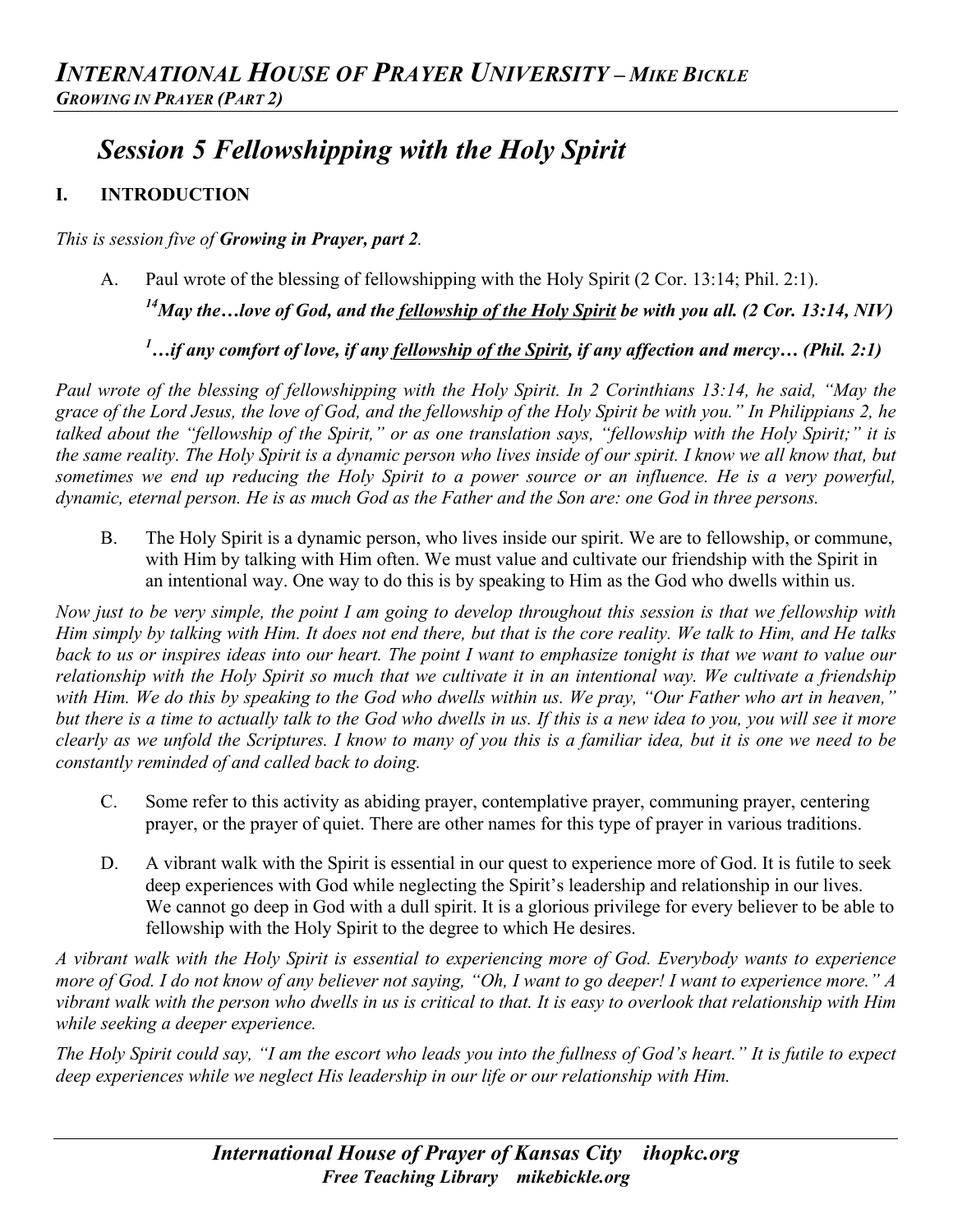E. Our greatest destiny is to grow in intimacy with God through the indwelling Spirit and thus share in the "family dynamics" of the Trinity. God has so opened His heart and family life to His people that we may have deep fellowship with Him. This is the essence of Christianity and of true prayer.

*Our greatest destiny is to grow in intimacy with God through the indwelling Spirit. Even our fellowship with the Father and the Son is through the agency and the ministry of the Holy Spirit. I call Him "the Great Escort" to help us encounter the Father and the Son. Thus our destiny is that we would share and participate in the family dynamics of the Trinity. The Father, Son, and Holy Spirit dwell together in perfect love. They have beckoned the people of God, the Body of Christ, to be His family, far beyond what angels are called to. We actually participate in some of the dynamics of the fellowship, the love, and the enjoyment of the Father, Son, and Holy Spirit. God has so opened His heart to share with us some of the deep parts of His family life, Father, Son, and Holy Spirit. Again it is one God in three persons, the great mystery of the blessed Trinity. This is really the essence of Christianity–fellowship with God.*

*Christianity is so much more than getting out of hell, though I always appreciate that. It is so much more than getting our circumstances blessed, though I really like that, too. It's so much more than having a powerful ministry and impacting people, though I like that. The essence is that as human beings we interact and participate in the family dynamics of God forever. Beloved, this is awesome that we are called into this kind of relationship with Him. The very first priority and call of prayer is communion with God. Yes, we release His power. Yes, we release blessing, but communion and interaction with Him is the very first call of the subject of prayer. We do not limit it to that, but we do not neglect it either.*

- F. Many think of prayer only in terms of seeking God's help to solve their problems and gain blessings in their circumstances. Prayer is first a call to communion with God by the indwelling Spirit.
- G. I want to be a "person of the Spirit"—to know the Spirit in my interior life as well as in my exterior ministry. Walking in the Spirit involves much more than prophesying, healing the sick, or praying in faith to release God's blessing on others. I also want to be a "man of the Spirit" in my inner life.

*I want to be a person of the Spirit; I want to be a man of the Spirit. This involves knowing the Holy Spirit in my internal life as well as my external ministry. Some people talk about this, saying, "Oh, she is really a woman of the Spirit" or "He is a man of the Spirit." What they mean is that those people operate in the prophetic; they see visions, they pray for people, and dynamic things happen. I love that. I want to be a man of the Spirit by that definition, but being a person of the Spirit is not limited to operating in the gifts of the Spirit.*

*I want to be a man of the Spirit in my interior life. I want to know Him. I do not mean just obey Him. I do want to obey Him, but I mean more than that. I want to interact with Him, I want to enjoy Him, and I want Him to enjoy talking with me. That is what I mean by being a man of the Spirit, as well as then releasing His power and being a vessel of His glory to other people.*

#### **II. GOD CREATED US WITH THREE PARTS**

A. God created every human being with three parts: a spirit, a soul, and a body. One man summarized this reality: "*We are a spirit, we have a soul, and we live in a body."* Our soul is our personality, which consists of our mind, emotions, and will—sometimes referred to as our "heart" in Scripture.

*23And may your whole spirit, soul, and body be preserved blameless at the coming of our Lord. (1 Thes. 5:23)*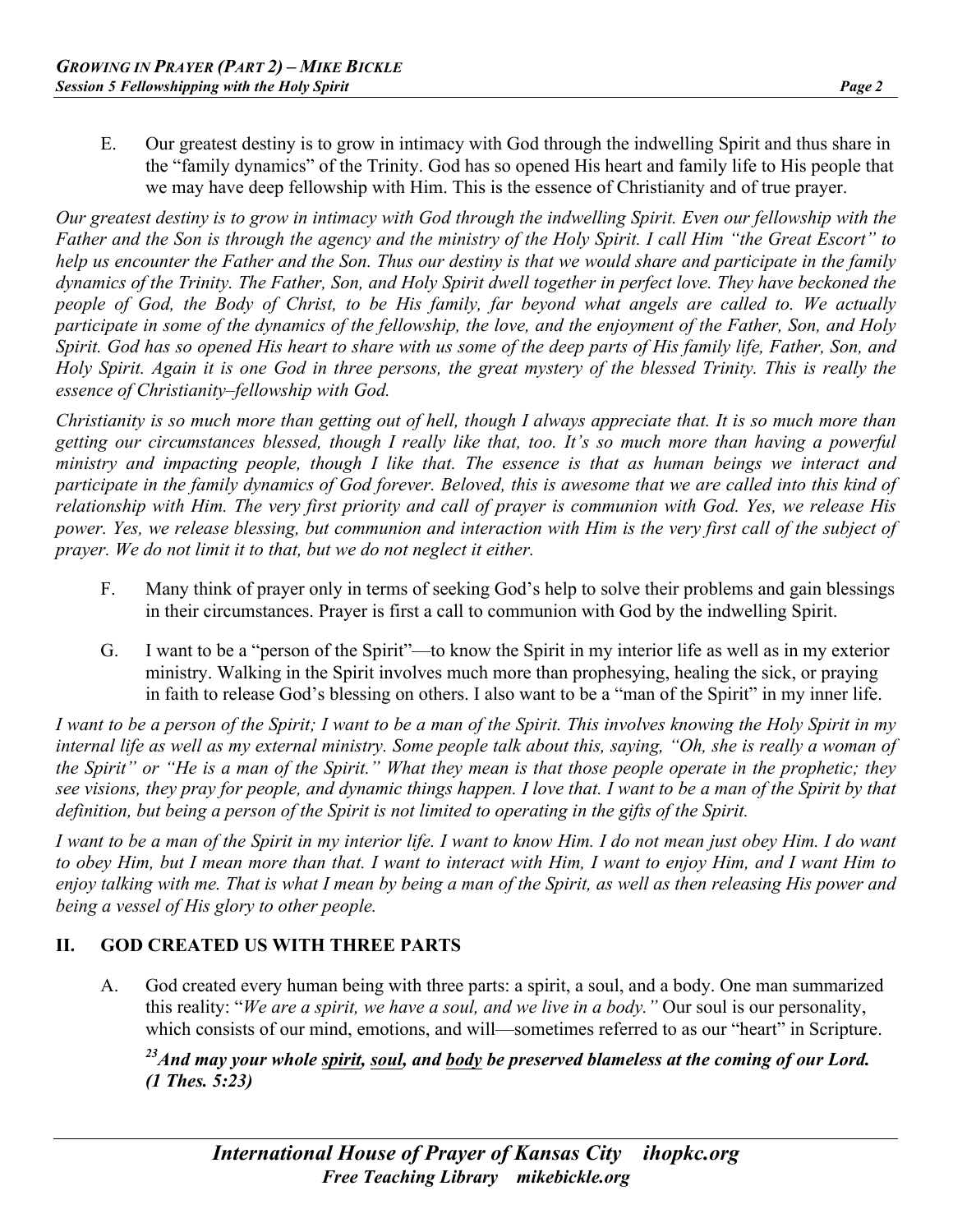*To understand fellowshipping with the Holy Spirit, it is important we understand how God created us in three parts. This is very, very, very simple and fundamental. We are spirit, soul, and body. One man said that we are a spirit, we have a soul, and we live in a body. I like that; it is a bit simplistic, and there is more to it than that, but I think that is just a good grid or framework for thinking about this. We are a spirit. When you live forever in eternity, you will not have the same body; you will have a resurrected body. You will have the same DNA, but it will be resurrected with a supernatural dimension to it. You are a spirit, you have a soul, and you live in a body.*

*In popular language the soul is our personality. It consists of our mind, emotions, and will. Sometimes the Scripture refers to this dimension of our human makeup as the heart. Sometimes the mind, sometimes the heart, sometimes together, it is all connected together. Paul calls it the inner man. So it is not like one verse says it all in a really systematic breakdown. Often when the Bible is talking about the heart, it combines the mind and the*  will in the idea of the heart, and sometimes they are distinct. The heart would focus on the emotions versus the *mind focusing on the thinking, etc.*

B. At the new birth our spirit is joined to God so that we are one spirit with Him (Rom. 8:9-11; 1 Cor. 6:17). The reality of the new birth is that the Spirit comes to live in our born-again spirit. Salvation involves more than being forgiven. We have a new connectedness with God by the Holy Spirit.

#### *17But he who is joined to the Lord is one spirit with Him…19Or do you not know that your body is the temple of the Holy Spirit who is in you? (1 Cor. 6:17-19)*

*Paul said in 1 Corinthians 6:17, "He who is joined to the Lord is one spirit with God." I mean that is amazing. I read that and think, "Oh, Paul, that is dramatic!"*

*I think Paul would say, "That is my point." He goes on, "Do not you know"—the context of this is when he was calling them out of immorality, the different ones were stumbling in immorality—"do you not understand that your physical body is the temple of the Holy Spirit?" It was like he was saying that the Holy of Holies is inside of you. I mean that is not a complete statement but in that dimension of the Shekinah glory, the indwelling God, is actually in you, so you are a temple.*

*The reality of the new birth is much more than that we are forgiven. I love the truth of being forgiven. The reality of the new birth is God dwelling forever in the human spirit. Our born-again spirit has received the righteousness of God in Christ, the very righteousness of Christ, because the Holy Spirit could not live in our born-again spirit. He could not live in our spirit if our spirit was not made righteous, because God cannot dwell in darkness. It is in our mind and emotions that we struggle with the darkness and the desires in our body. Our human spirit is the place where God the Holy Spirit lives in us.*

*Now we cannot measure our human spirit by our five senses, though I would like to get a handful of my spirit and analyze it, but we cannot discern the human spirit. We cannot measure it; we cannot evaluate it by our five natural senses. We can feel the impact of the Spirit inspiring our mind and emotions, but God the Holy Spirit lives in your spirit. Not just a little touch of God, I am talking about the fullness of God dwelling in our spirit in the sense of the fullness of what God has ordained for the human spirit to have. The point I am making is that in the resurrection your spirit man does not receive more of God. Your mind and emotions are more inspired, your body reflects the glory of God more, but your spirit man already has as much of the fullness of God as God has ordained for the human experience to ever have, even in the resurrection. You have it right now, from the day you are born again. We have this new and deep connectedness with God.*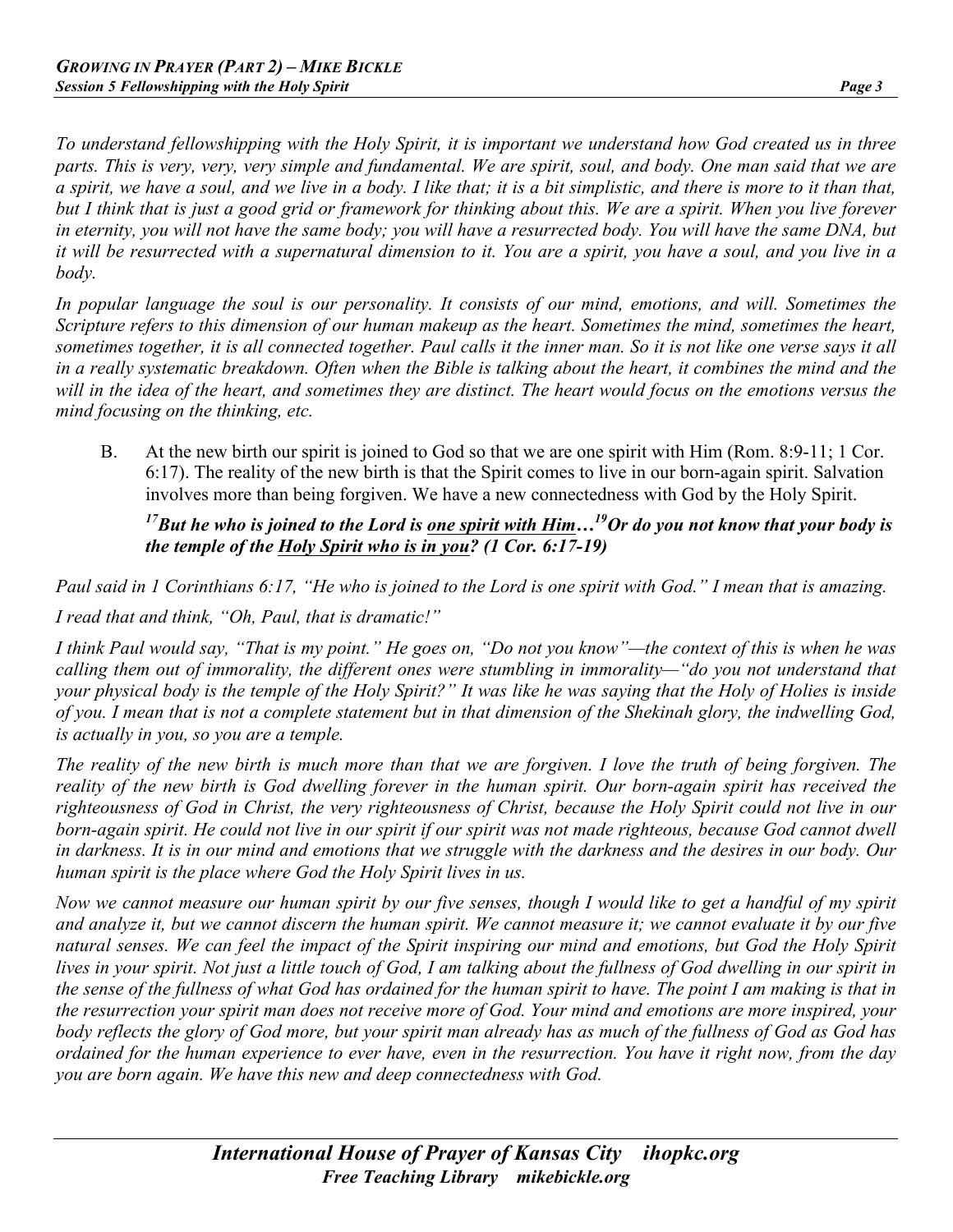C. The Spirit flows from our spirit, which is translated as "belly" in the King James Version, and, more accurately, as "innermost being" in the New American Standard Bible.

*38"He that believeth on Me…out of his belly shall flow rivers of living water." (Jn. 7:38, KJV)*

#### *38"He who believes…from his innermost being will flow rivers of living water." (Jn. 7:38, NASB)*

*The King James Version says, "He that believes on Me, out of his belly will flow rivers of living waters." The New American Standard—which is probably arguably the most accurate or one of the top most accurate English translations. It is number one or two or three. Some say another one is, whatever, but it is right at the top—it does not use the word out of your "belly," but out of your "innermost being," in other words, the human spirit. Notice the word that Jesus used is flow. There is a flow, a progressive, sustained release of His presence. It flows like a river. That is an interesting. Forever it will be flowing in you. Not "it," He the Holy Spirit will be flowing in you like a river.*

D. The Holy Spirit springs up from our spirit to impact our heart, i.e., mind and emotions (Jn. 4:14).

# *14"The water that I shall give him will become in him a fountain of water springing up into everlasting life." (Jn. 4:14)*

*In John 4, Jesus refers to the same reality but says it differently. He says, "The water I shall give him shall become in him a fountain of water springing up." In John 7 He says it is like a river flowing. In John 4, it is like a fountain springing up because the Holy Spirit dwells in your human spirit, and His influence springs up to inspire your mind, inspire your emotions, and to release the power of God through you to bless others.*

E. Jesus promised that the Spirit would flow like a river springing up out of our spirit to inspire, direct, and transform our mind and emotions and minister through us to others. He lives in our born-again spirit in fullness at the new birth, yet the measure with which He expresses Himself in our mind and emotions grows progressively. The more we engage our mind with the indwelling Spirit, the more our mind and emotions are renewed; thus we are transformed by renewing our minds (Rom. 12:2). The more our minds and hearts are renewed, the more God expresses Himself in and through us.

*Jesus promised the Holy Spirit would flow like a river and spring up out of our spirit. Again He dwells in our born-again spirit, but we want Him to inspire, transform, direct, and mold our mind and our emotions, our thinking and our feelings. It is very simple; the more we engage our mind by talking to the Spirit, the more our mind and emotions are renewed by His influence. Again He dwells in our spirit. I do not know of a perfect way to say where the location of our spirit, but I like the King James term, out of your belly. When I think of God the Holy Spirit living in me—this is an imperfect analogy and an imperfect picture but—I think of the Shekinah glory of God dwelling in my spirit, my belly, not my physical man, but my born-again spirit like the Holy of holies in the Old Testament temple. The more we engage with that Person who dwells in our spirit, the more this impacts our mind and emotions.* 

F. Because the Scripture describes God as light (1 Jn. 1:5), we can think of light as being inside our born-again spirit where the Spirit dwells. I think of the Spirit as the Shekinah glory of God dwelling in my spirit. When I talk to the Spirit, I picture Him as a glorious light—a bright, diamond-like, glorious person shining in my spirit. (That is not exactly how it is, but this helps me to focus.)

*The Scripture describes God as light. So I think of the Shekinah glory of God. The Shekinah glory of God is a term that they used in the Old Testament. In the temple they had the outer court, the inner court, and they had*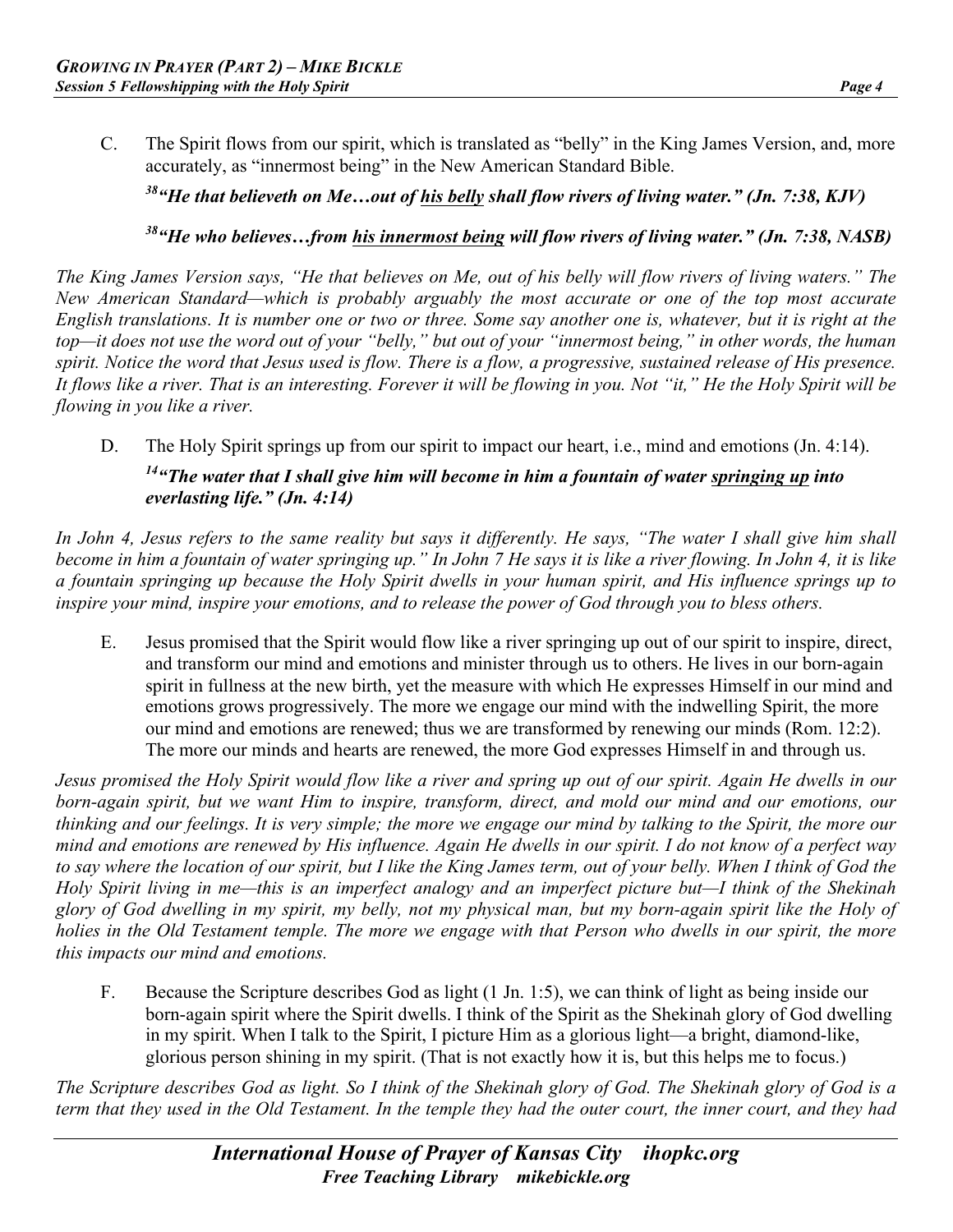*that little room about the size of this platform—not exactly but I mean it was not really big, a little bit bigger than this. In that room there was one place on the earth where the Shekinah glory dwelt. I think of Moses seeing God in the burning bush. That manifest glory was literally residing in that little room called the Holy of holies.*

*Now He dwells like that in our spirit. It is an imperfect description of how to say it, but God the Holy Spirit dwells like light, like the Shekinah glory, literally dwelling in our spirit. When I talk to Him, I picture this glorious, diamond-like, radiant being, God the Shekinah glory, God the Holy Spirit dwelling in my spirit and I talk to Him. Now that is not a perfect explanation; that is not exactly how it is. I do not know of a perfect word picture or analogy, but that kind of gets you into the right framework. I think we are talking to a real Person who is bigger than our descriptions.*

G. Focusing on the Spirit will always lead us to glorify and obey Jesus and His Word (Jn. 16:14). Some false religions speak of gazing into an internal light; they present a counterfeit, because they neither possess the indwelling Spirit nor lead people to love and obey Jesus.

# *14"He will glorify Me, for He will take of what is Mine and declare it to you." (Jn. 16:14)*

*Whenever I talk about fellowshipping with the Holy Spirit, some people get all worried, which I actually appreciate. I do not want to get so into the Holy Spirit that I forget Jesus. I think, "Good! I like that." Believe it or not, it is the Holy Spirit who is the Author of that zeal in you. There is nobody more zealous and loyal to Jesus than the Holy Spirit. I promise you that if you talk to Him, He will be leading you into greater understanding of Jesus' glory and greater embracing of Jesus' leadership and Word in your life. You will not be led astray if you get into a conversation with God the Holy Spirit.*

*Now the reason some are worried when they first hear this is because some of the false world religions talk about God as light dwelling in the human frame, every human frame. No, there is no light dwelling in a person who is not born again. The light is only by the person of the Holy Spirit. Before the Holy Spirit comes to live in us at the new birth, there is no light. There is no inner light to connect with; that is a counterfeit, and that is a deception. Those religions do not have the Holy Spirit. The Holy Spirit does not live in people in context to those religions. The Holy Spirit is not leading people to Jesus in the theological framework of those false religions. So we are not into that at all. That is not what I am talking about, and that is not what the Bible talks about.*

*Jesus said of the Holy Spirit, "I assure you, He will glorify Me. He will take what is Mine, He will take what pertains to Me, and He will lead people to Me. He will only reveal what makes people more loyal to Me." So we are in good hands.*

*But I like it when people are a little nervous at the front end. I say, "That is good. Good, that is a good heart. Holy Spirit is already working that in you."*

#### **III. WALKING IN THE SPIRIT**

A. Paul exhorted us to walk in the Spirit, promising that, if we do so, we shall not end up yielding to the lustful desires of the flesh (Gal. 5:16).

## *16Walk in the Spirit, and you shall not fulfill the lust of the flesh [sinful desires]. (Gal. 5:16)*

*Galatians 5:16 is one of the great verses where there is a condition with a promise. The condition, walk in the Spirit; the promise, you will overcome sinful desires. It does not mean they will all go away, but they will not overcome you, they will not ensnare you, and they will not bring you into bondage.*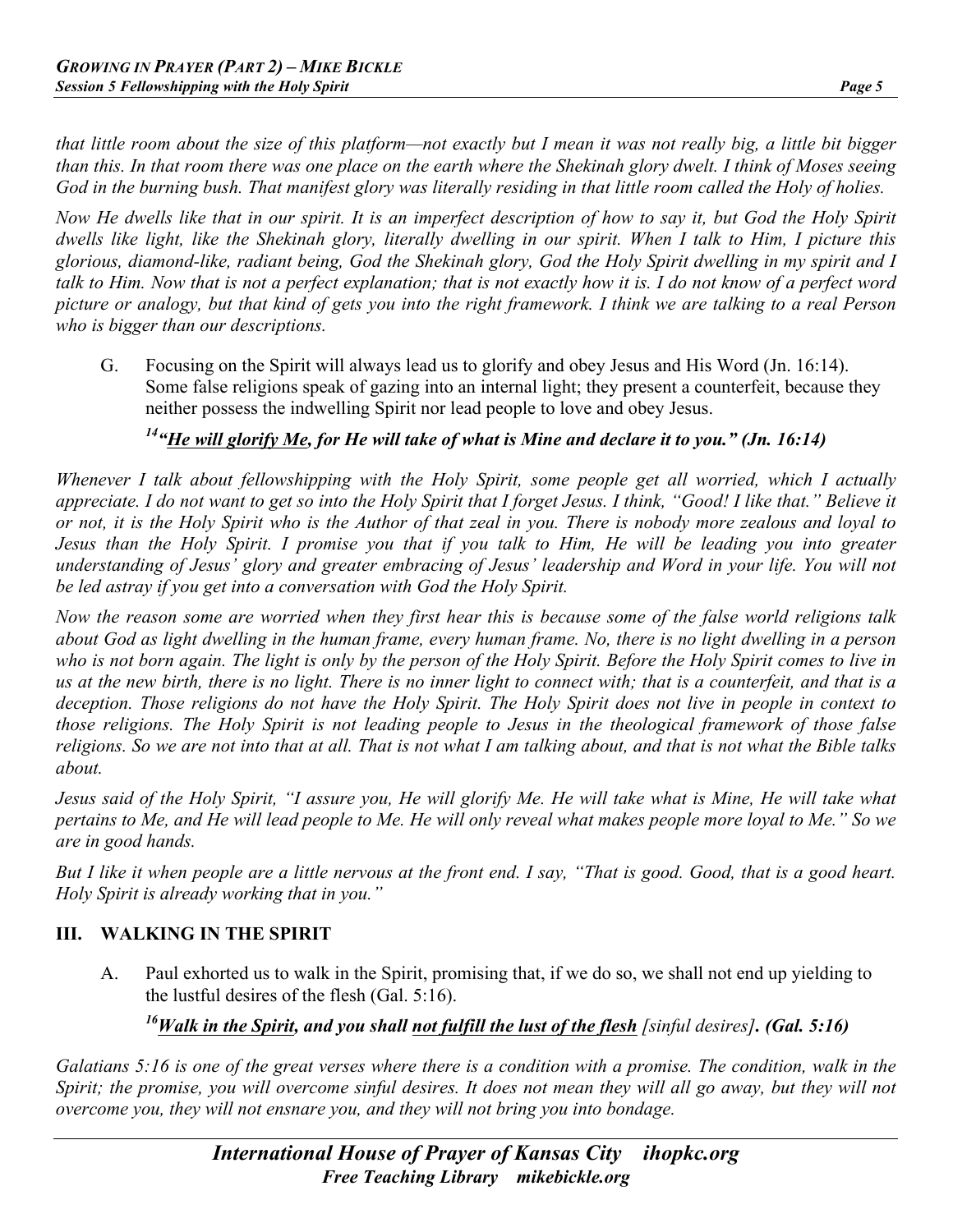B. Walking in the Spirit is the primary way to walk in victory over our flesh. We are to *put more focus on walking in the Spirit* than on denying sinful desires. The way to walk in freedom is by walking in the Spirit, not by focusing on the desires themselves as we grit our teeth seeking to resist them. We overcome darkness by turning on the light—focusing on Christ in us, our hope of glory (Col. 1:27).

*Now what happens is there are a lot of people are very zealous for the Lord. They want to overcome. They do not want to fulfill sinful, fleshly desires. Whether it is in the realm of immorality, or various things they put in their body, or just different worldly values and experiences that are related to them, they do not want to fulfill these desires. They do not want to walk in those actions; they do not want to be overcome by those desires. What they do in their sincerity is put their energy and their focus into stopping the desire. So you know it is almost like they are gritting their teeth and focusing on, "No! No, I am not going to do it… I am not going do it…I am not going to do it… Ugh! I did it again."*

> 1. Paul did not promise us that all fleshly desires would be gone; he said we would have the *power* to avoid yielding to them. The way to overcome the power of sinful desires is to grow in our relationship with the Spirit by being actively engaged with Him.

*Paul did not state the equation as "If you deny fleshly desires, you will not walk in the them." There is a place where we do deny them; that is a part, but that is not the primary thing. He says, essentially, "You walk in the Spirit, and that is your focus, you will find yourself experiencing an influence on your mind and emotions that* will affect your body." I do not mean all of your sinful desires will go away and you have no more temptation. *That is not what I am talking about. Paul says that if you walk in the Spirit, you turn your attention away from trying to only resist bad desires, turning your attention to talking to the Spirit, interacting with that person who lives in you, then you will find that His inspiration on your mind and emotions will effect what you do with your body. Again it does not make every negative desire go away, but it gives you an inspiration, a motivation, and an empowering to resist and overcome it.*

*You know the old analogy. You have probably heard it over the years, that if you have a room that is full of*  darkness, you can't open the window and take a bucket full of darkness and pour it out. The way you get *darkness out of a room is to turn the light on. The way you overcome darkness is to focus on light.*

> 2. *We walk in the Spirit to the degree that we talk to the Spirit.* It is as simple as can be and is accessible to every believer. We set our mind on Him and speak to Him (Rom. 8:6).

## *6 The mind set on the flesh is death, but the mind set on the Spirit is life. (Rom. 8:6, NASB)*

*This is one of the most important practical statements in this particular teaching: We will walk in the Spirit to the degree that we talk to the Spirit. If you will talk to the Holy Spirit, I mean in short, intermittent conversations throughout the day, little phrases, just short little sound bites of conversation, you will increase walking in the Spirit more and more. There are times you will talk to Him for sustained periods for five or ten minutes or maybe for an hour. I am talking about lots of little ten- and twenty-second exchanges of you talking to Him. It is as simple as that.*

*Yes, there is more that we walk out. We obey Him. We believe His Word, but it begins with talking, and that is the core reality. I want to say it again. We will walk in the Spirit to the degree that we talk to the Spirit. Do you talk to the Holy Spirit in a conscious, intentional way? You might answer, "No." When was the last time you talked directly to the Holy Spirit dwelling in your spirit? This is something you want to build a lifestyle around.*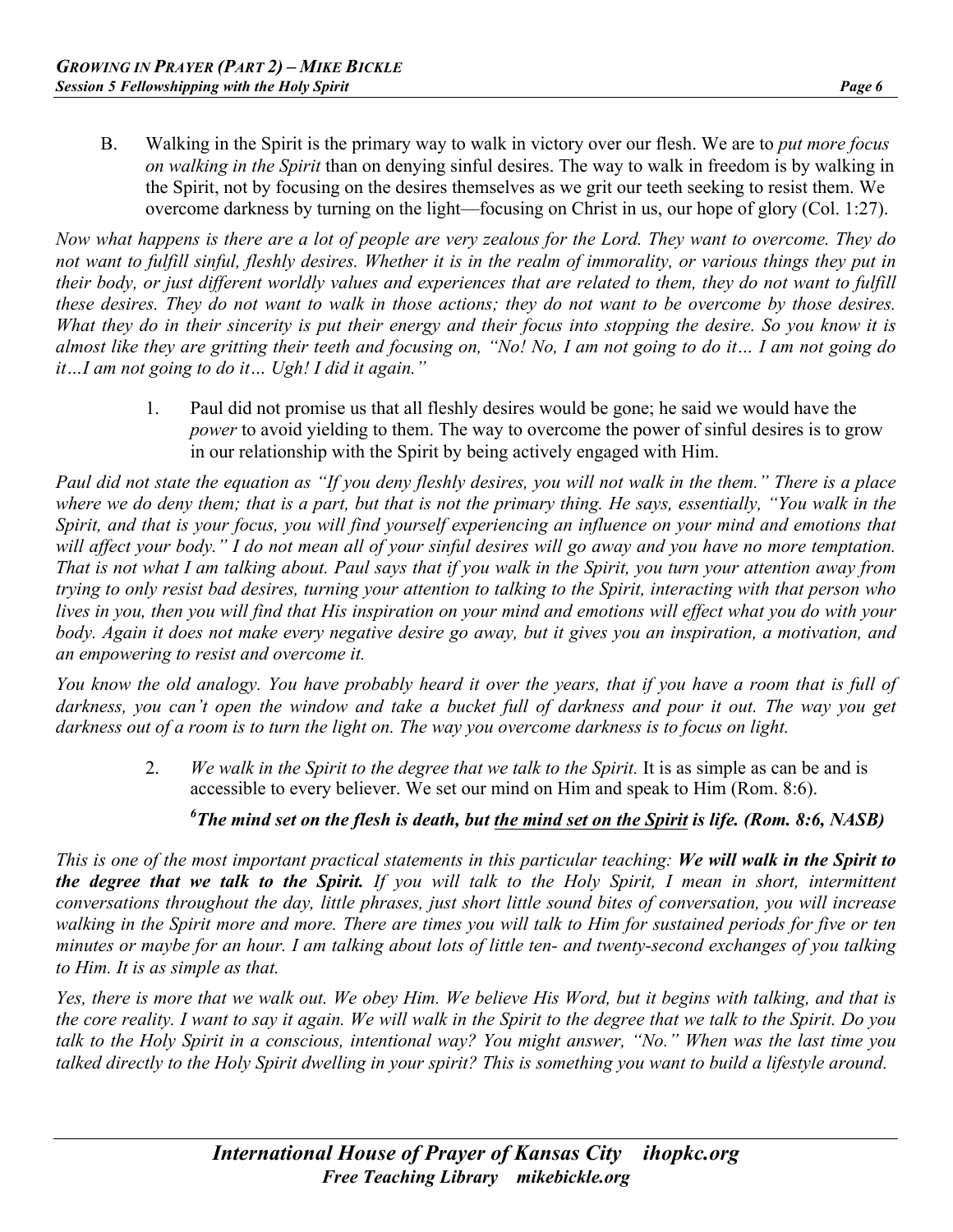*Romans 8:6 in the New American Standard, the NAS: I remember in my early days how this verse just riveted me. Paul talked about that the mind that is set on the flesh is death. The mind set on the Spirit—this is more than just thinking about the things of the Spirit, though that is certainly included—it is the mind that is actually set on a Person who dwells in you. I mean, yes, we set our mind on Jesus, and yes, we set our mind on the Father who art in heaven who dwells on His throne in heaven. It is not like one is competing with the other. God the Holy Spirit is always leading us to Jesus and to the Father, always. I remember how it was like the*  light went on when I saw that verse in my college years. I remember I told everybody about the mind set on the *Spirit. I did not fully understand it, though actually it was more simple than I had thought. I asked everybody what this meant. I was on a real search. I read commentaries, but nobody would talk about it; nobody addressed it in the commentaries. I read many commentaries on Romans and asked a lot of people. Then after a while I just concluded it meant the mind that is set on the Spirit; it meant just that. I thought, "Oh, okay. It's just that simple. Okay, got it." It had seemed more complicated to me.*

#### **IV. TALKING TO THE HOLY SPIRIT**

A. In prayer we can focus our mind on God in two ways—on the Father, who sits on His throne (Rev. 4), and on God the Holy Spirit, who lives in our spirit (Rom. 8:9).

*9 "In this manner, therefore, pray: Our Father in heaven…" (Mt. 6:9)*

*9 The Spirit of God dwells in you…10If Christ is in you…the Spirit is life… (Rom. 8:9-10)*

*We focus our mind on God in prayer in two ways. One, we focus our mind on the Father who sits on His throne. As we are worshipping Jesus, obviously we focus our mind on Jesus, but my point is that in prayer we are going to God in heaven and we are also talking to God who dwells in us. There are two different directions. When I dwell on God who is in heaven and the Son at the right hand, and I worship the worthiness of the Son at His*  right hand, my mind is going out and up. There is other times my mind is going internally, not to myself, not to *some human thing, but to God the Holy Spirit who dwells in my spirit. I am talking to the Holy Spirit in prayer.*

B. The Spirit longs for us to talk with Him, but He will not force conversation or friendship on those who are not interested. When we talk to Him, He will "talk back" to us. Once we begin the conversation, He will continue it as long as we do.

*The Holy Spirit longs for us to talk with Him. Here is the deal. He will not force the conversation. If you do not talk to the Holy Spirit today, then He is not going to force you into a friendship. As long as you talk, He will keep the conversation going. As long as you are interested in the conversation, He will keep it going. You will talk to him, He will be attentively listening, and He will be intermittently inspiring thoughts and touching you. I do not mean that every time we quiet ourselves and talk to the Holy Spirit we feel it, but He is always attentive is what I mean. He is engaged with us.*

C. Often when He "talks," He does not use audible words but gives us impressions, sensitizing our emotions so we can feel His nearness, or speaks through His Word. He gives subtle impressions that release His power on our minds and hearts. God leads us by the still, small voice in our inner man the still, small voice He used to speak to Elijah (1 Kgs. 19:11-13).

*Often when He speaks He does not use audible words. Every now and then He may, but that is very rare. Rather, He gives impressions, He sensitizes our emotions so we feel His nearness, or we feel inspired, emboldened, resolved to obey. He speaks through His Word. So we are reading His Word, and the Word seems*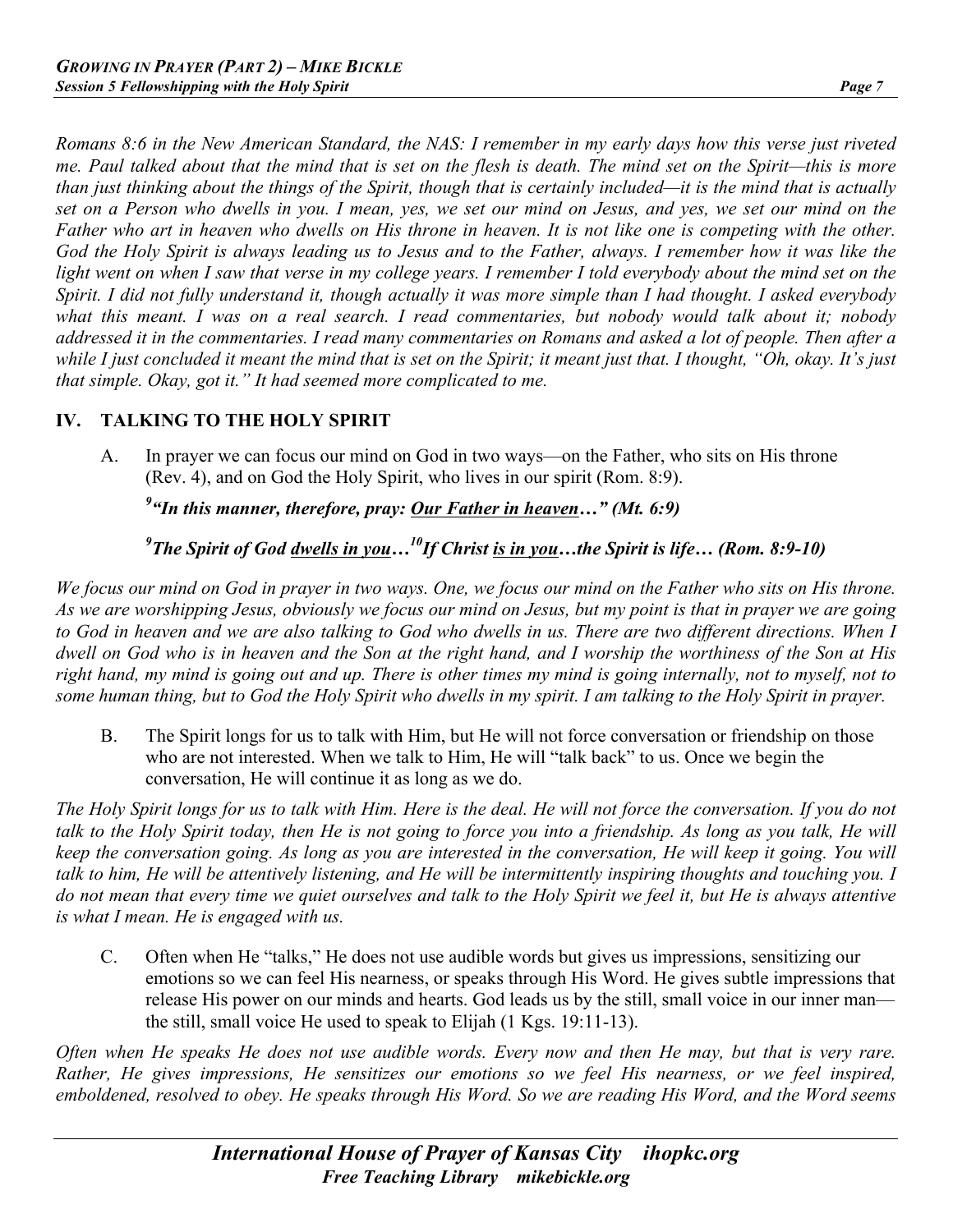*alive to us; that is God the Holy Spirit talking to us through the written Word. He gives us subtle impressions that release power on our mind and our emotions. Beloved, the power that touches your emotions is God the Holy Spirit. Even though it is a small measure, it is God at work in you.*

*Elijah was talking to the Lord, and the Lord spoke to him. He said, "Elijah, I am not in the storm or the earthquake." He said, "I speak to you in the still, small voice." Now God does speak in the earthquake and the storm sometimes, but the norm is the whisper, meaning the inspiring of our mind and of our emotions that is gentle but distinct. It is not all the time, all day, but those moments when we feel tenderized or resolved to obey or resolved to believe or emboldened.*

D. Augustine testified that he lost much time seeking the Lord outwardly instead of turning inward.

*I like what Augustine said. He was called one of the greatest teachers in church history and lived in the 400s. Augustine said he lost much time seeking the Lord outwardly instead of turning inwardly. I am sure he would have more to say than that. I think there is a lot to be gained by worshipping the Lord out and up at His throne. I love that "Revelation 4 throne of God" coming before Him, and that is biblical and that is glorious. I am sure that Augustine would affirm that, but he is making a powerful point here about seeking the Spirit within.*

#### **V. GET STARTED**

A. I suggest being intentional about talking to the Spirit—start by setting time aside three to five times each day, aiming to speak to Him directly three to five minutes each time. If we talk to the Spirit only when we are tempted, rather than as a lifestyle, then we will not sustain our dialogue with Him.

*How do we get started? I suggest that this is just a framework. Don't pull out your stopwatch and time it or anything. I encourage people to be intentional about this. Take a couple times a day, two or three times a day, three, four, or five times a day, whatever, and take two, three, four minutes each time. I mean don't start at two hours; that is the real point I am making. Do not just let it happen when it happens. Say, "I am going to do this a couple times a day. I am going to stop what I am doing for a couple minutes, and I am going to turn my attention inwardly, and I am going to talk to a person. I am going to share my heart with Him and ask Him to touch me."*

*Often when I am driving back and forth from the Red Bridge Center to here, five minutes driving by myself, I talk to the Holy Spirit, just in little five- and seven-minute time frames. I engage in my F-E-L-L-O-W-S-H-I-P prayer, those ten prayers to strengthen our inner man, or the five letters of the acronym T-R-U-S-T that we are going to look at in a moment. It is so simple. That is why we are not spending a lot of time on it; there is not much to it. It is quite simple to do it. I take just that five minutes, and I talk to the Holy Spirit.*

- B. At first it may be difficult to bring your mind to focus on the indwelling Spirit. As you do it more often, you will become accustomed to withdrawing inwardly to speak to the Spirit. If your mind wanders, simply turn it back to the indwelling Spirit again.
- C. We practice the presence of God, knowing that it takes time to grow in our sense of connectedness with the indwelling Spirit. The more I speak directly to Him in private, the more I sense His presence in my public life with others.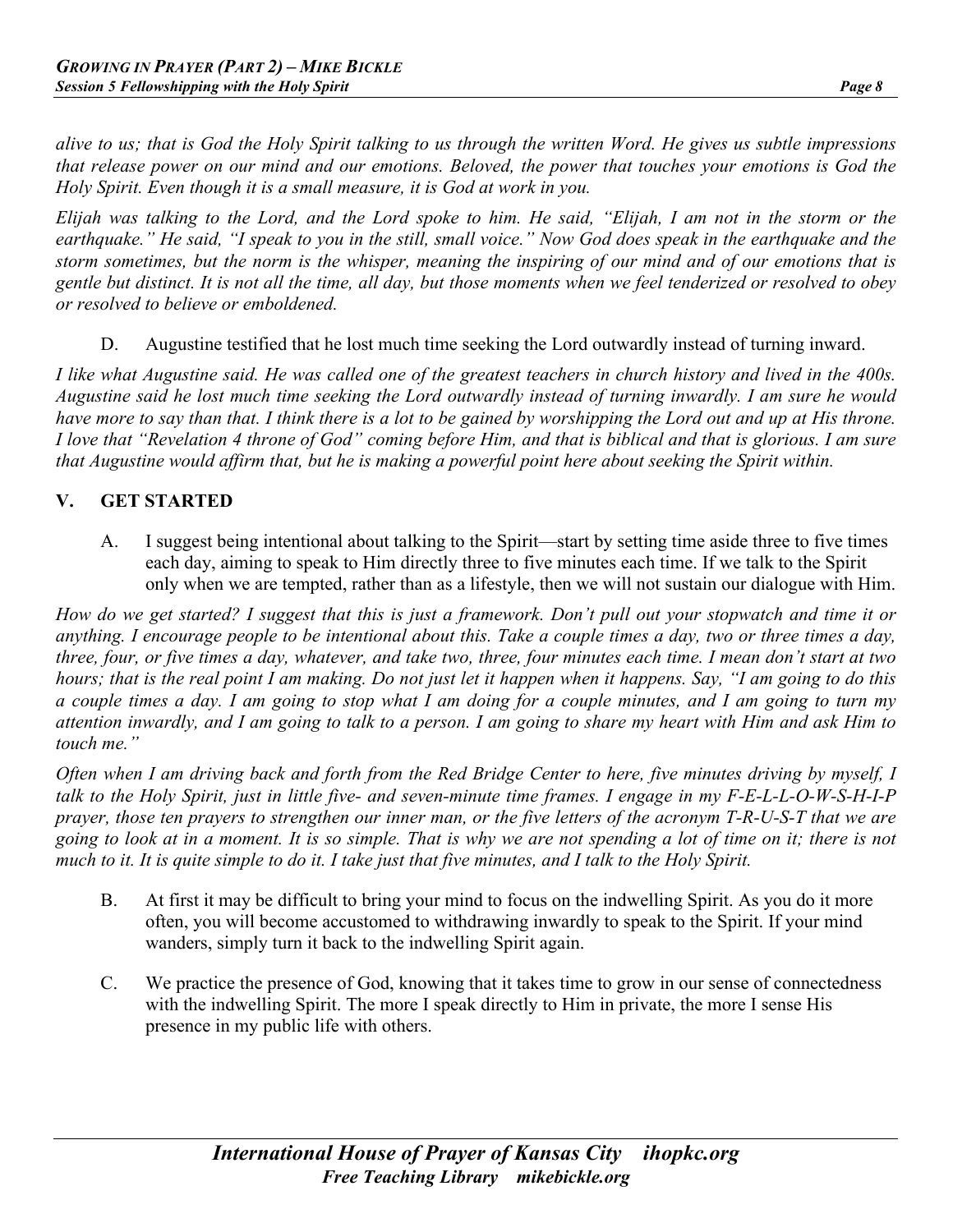D. Linger in God's presence: In dialoguing with the indwelling Spirit, take time to linger, speaking slowly to Him. Include declarations of your love for Him. Speak slowly, with occasional whispers of "I love You, Holy Spirit," while gently and intermittently praying in the Spirit. Do not rush, and do not be wordy. He enjoys us when we recognize His indwelling presence. I know this, because I can feel His pleasure when I acknowledge Him. I linger with my attention turned inward to Him.

*I encourage people: when you do this, linger in His presence. When you are talking to the Holy Spirit, do not get in a hurry. As you are speaking to Him, and you are speaking specifically to Him—which we are going to get to in a moment—just every now and then occasionally whisper statements of affection. "I love You, Holy Spirit. I enjoy Your presence. I love Your leadership." So as you are asking Him to release His glory or to teach you, just every now and then express your affection for His leadership and His very presence in you. Then just gently and intermittently pray in the Holy Spirit when you are doing that, just mixing it all up together. Do not be in a rush; do not be wordy. He enjoys it when we recognize His presence.*

E. As I speak to the Holy Spirit, I do not fire off my prayers in rapid succession; I speak short, simple phrases to Him, slowly and softly. It is important to wait with a listening heart. Sometimes I will gently sigh as I pray with subtle "groanings which cannot be uttered" (Rom. 8:26) in between moments of total silence. I do this much more than I speak words.

*When I speak to the Holy Spirit I do not do rapid-fire prayer. "God-Holy-Spirit-release-Your-glory-blah-bahdah-blah-bah-dah."*

*The Holy Spirit would say, "I am with you. I can talk faster than you."*

*The reason I encourage people to dial down is because you will feel a lot more, you will feel a whole lot more when you do not have so much traffic going on in your soul. You are not so expressive, but you are more receptive. I find it best when I am just whispering intermittent phrases to Him, short simple phrases, slowly, softly, where I am not stirring my soul up in a really over-aggressive mode. I can hear and receive far more in the other posture of being dialed-down. Sometimes I will just gently sigh. In Romans 8, Paul calls it groaning that cannot be uttered. Sometimes there are those groans or sighs that come out. I talk softly and slowly, with short phrases. I do that much more than lots of words and lots of talking.*

F. One of my favorite prayers—the one I use most often—is asking the Spirit to *let me see what He sees and feel what He feels* about my life, my family, and other people, as well as what He sees and feels about Jesus, the Church, the great harvest, the nations, the end times, and so on.

*One of my very favorite prayers, at the very top of the list—I have shared it many times over the years—I love to ask, "Holy Spirit, let me see what You see and let me feel what You feel about…" and you could put one of a thousand subjects in there. I love to ask the Holy Spirit, "Lord let me see what You see and let me feel what You feel about the students at IHOPU, about my neighbors, about the world economy, about my adversaries. How do You feel about them?" He feels a lot more generous than we do about that person who is bothering us or blocking our goals or the person who is stepping in line to take our position. The Holy Spirit feels a lot differently about those kinds of people than we do. "What do You think about Europe? What do You think about the police force in our city? What do You think about" any subject? He knows everything about everything.*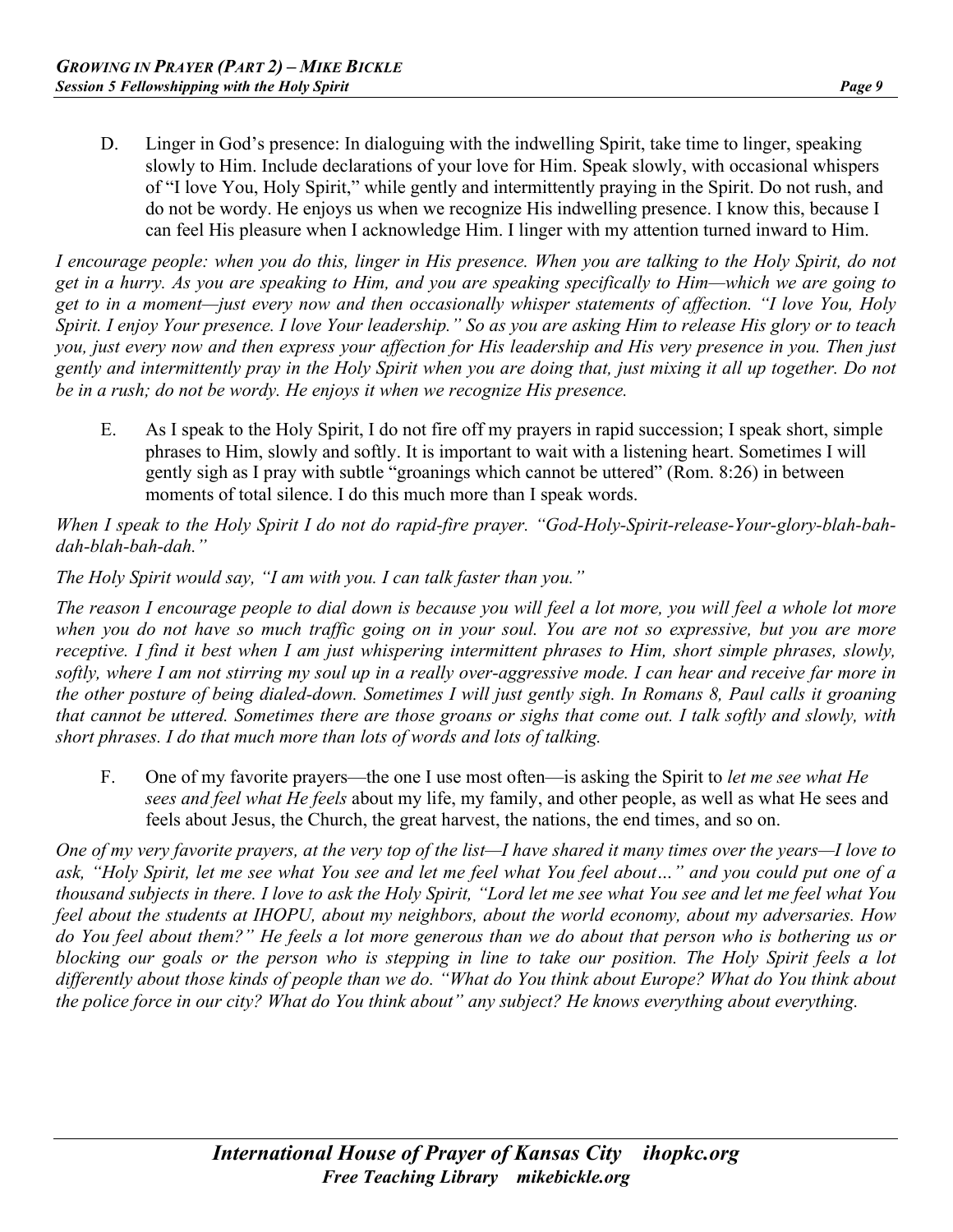#### **VI. T-R-U-S-T**

I use a five-letter acronym, **T-R-U-S-T**, to help me focus. I try to pray through this on a daily basis.

*You do not limit your talking to the Holy Spirit to these five, but they are just a good jumpstart; it is a good place to start you off. I do not by any means limit myself to this, but often when I start my prayer time, it is like Smith Wigglesworth said—he was a famous healing evangelist in the 1920s, 1930s, and 1940s—he would say, "I begin in the flesh, and I end in the Spirit." What he meant by "I begin in the flesh," is that I begin without feeling anything, without a sense of inspiration.*

*I just start talking to the Lord, and over a little bit of time I feel inspired, though not every time. So I begin without inspiration, and then a few moments later, not every time but sometimes, I feel inspired. I begin in the flesh and end in the Spirit. I have heard that quote from Smith Wigglesworth many times over the years.*

*Well, this five-letter acronym, T-R-U-S-T, helps me to focus. I try to pray it on a daily basis, try to pray it a couple of times. I can pray it in five minutes, a minute for each one. You do not have to wait for two hours, but you may get focused on one of the letters and you do not have to finish the list. The Holy Spirit just loves talking to you. He does not care if you finish the list; He does not care if you get off the subject. He really likes you, and He has a lot to say to you, but He will not force you to talk to Him.*

#### *T*: Thank You

The first thing is to turn our attention inward to recognize the Spirit's presence and simply thank Him for His indwelling presence. I say, "Thank You, Spirit, for Your presence in my spirit." Occasionally add affectionate phrases like, "I love You, Holy Spirit, and I enjoy Your presence."

*First I start with "Thank you." I turn my attention inwardly—we are going to do this in a moment for our short ministry time—I turn my attention inwards, and I recognize, acknowledge, His presence. Again—I mean it's an inadequate picture, but it is the best way for me to describe it—I picture that glorious, diamond-like radiance of God, like the burning bush of Moses, dwelling in my belly, in my human spirit. I do not mean in my physical part, but am talking about in my human spirit. I turn my attention inward, and when I first begin to do this it was a little awkward. I could not really connect with it, but I found if you stay with it the sense of connectedness, the sense of feeling the inspiration, will grow. It will grow if you stay with it, because the Holy Spirit wants to help you do this.*

*I have talked to the Holy Spirit a number of times. I would say, "Holy Spirit, teach me how to fellowship with the Holy Spirit, really."*

He would say, "Oh, I am really good at that! I can tell you a lot about how to do that."

*I say, "I want to know how to fellowship with the Holy Spirit. Would You show me? Would You take me by the hand and lead me?"*

*Anyway, back to Paragraph, T., thank you. So I will just turn my attention—and I do not get in a big hurry— "Thank You, thank You that You are there." Again, in the imperfect way, I am just gazing into that Shekinah Glory, and just intermittently, just every now and then, I will just say a phrase, "I love Your leadership." "I love Your presence." "I enjoy You, thank You, God the Holy Spirit." "You are in me. Wow, thank You!" I know He likes it because just in my human senses when I do that, not every time, but sometimes, I feel His presence. I think, "Oh, what is that?"*

*I am just imagining He is saying, "I like you talking this way. I like it when you talk to Me this way."*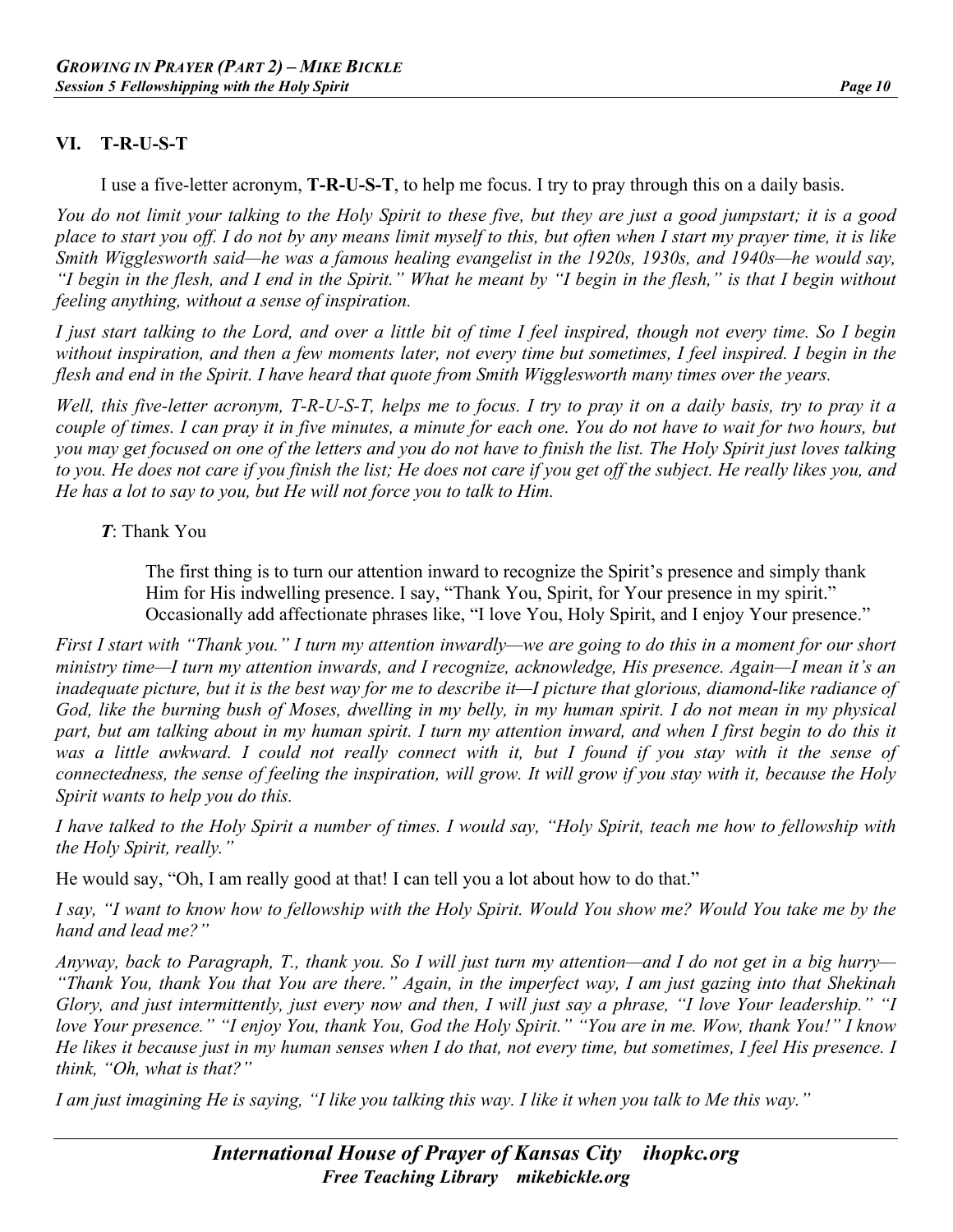*I encourage you to do this. I love just to lock into the first T, the "Thank You." Just stay there for a while; pray in the Spirit a little bit; just be kind of quiet; again do not kick into rapid fire, but just kind of linger there. Stay there a minute or two, stay there three or four minutes, or maybe stay there five or ten minutes. Sometimes you will stay there for long periods of time. I do not want to put out some big number and then that is the new "gold standard" to reach if you are really deep. Forget all that! Just start. Start little, and some seasons you will sustain it more, and then other seasons you kind of lose your grip on this. Then you recommit, go back and sign up again. At least that has been my experience.*

#### *R*: Release revelation of Your glory

Paul prayed that the Father of glory release the spirit of revelation to His people (Eph. 1:17). Moses prayed, "Please, show me Your glory" (Ex. 33:18). Ask the Holy Spirit to open your eyes to see the realm of God's glory, that you may encounter more of His glory and heart.

*R, I ask Him to release the revelation of His glory, that whole realm of His glory. The Holy Spirit is our escort into the realm of the glory of God. I want to see the heavenly, supernatural realm. I mean only God the Spirit can bring you into that realm in a right and a godly way. I know there is the demonic counterfeit, but I am talking about in a holy, biblical, wholesome way. So I ask Him, "Let me see Your glory. Let me encounter Your glory." I mean there are so many ways that believers have encountered the glory of God in direct, supernatural encounters. I say, "I do not care how, I just want more of those. I want little ones, big ones, dramatic ones, and subtle ones. I want more of the realm of Your glory. Father of glory, let me have revelation of You, and encounter You. Open my eyes in dreams and visions and dramatic encounters. I will trust Your leadership. If I do not have them very often"—which I do not—"then I trust Your leadership, but I want them."*

#### *U*: Use me

Paul exhorted us to seek diligently to be used in the gifts of the Spirit (1 Cor. 12:31; 14:1). The Spirit promised to release His gifts through every believer (Acts 2:17-21; 1 Cor. 12:7). Thank the Holy Spirit for His gifts and ask Him to release them to you in a greater measure. Ask Him to give impressions to you to bless people, that you may be a vessel of His presence to glorify Jesus.

*U, use me. The Bible tells us that we are to seek diligently the gifts of the Holy Spirit. People have said, "We are suppose to seek His face and not His hand." That is not true. We are to seek His face and His hand, and we are to seek His face first. The statement, "Seek His face, not His hand" is not a biblical statement at all. We seek His face first, but we also seek His hand diligently.*

*Paul said to diligently seek the gifts of the Holy Spirit and desire them. One of the most diligent ways is by asking. I ask the Holy Spirit, "Give me impressions. Give me impressions, subtle impressions." That is the foundational way the gifts of the Holy Spirit operate, not the only way, but the day-in, day-out, core, foundational way.*

*He will give you an impression. You will be talking to your friend, and you will just have, not even necessarily a whole sentence, but a phrase or an impression, a picture. You will say it to them. You do not even have to say, "God showed me…" As a matter of fact I encourage people not to say "God…" but just say it to them, "You know I am going to pray that the Lord is going to have a breakthrough in this area of your life…"*

*They reply, "Hey, that is the very area I am praying for."*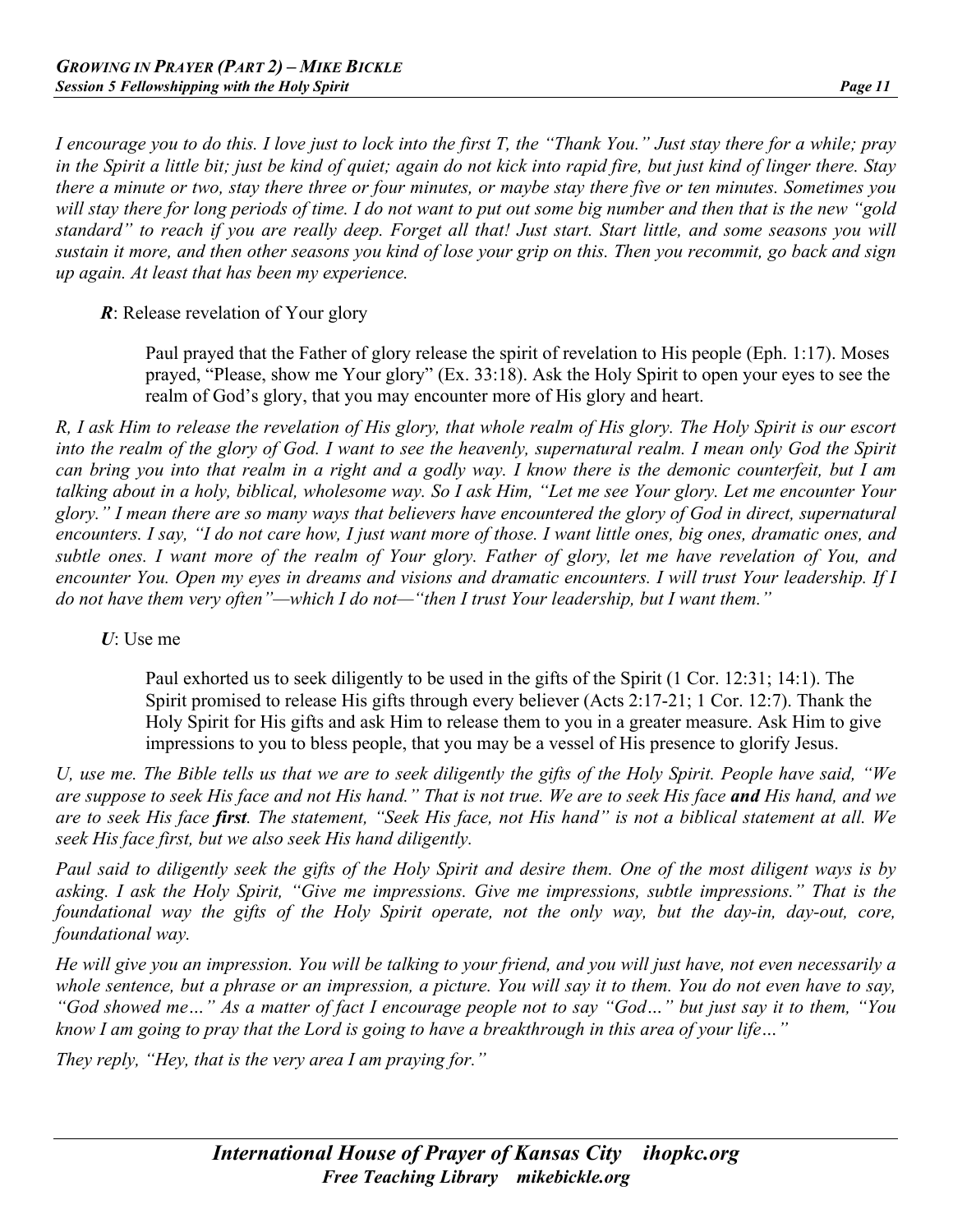*I mean you do not have to say, "God showed me this is the area." Just tell them, "I am going to pray for that area."*

*They may say, "How did you know? That is the very area…" It's okay if then you say that God showed you, but you do not have to say that.*

*If you say, "God showed me" too many times, people quit listening to you. You can do it supernaturally natural. You can ask for impressions and phrases and just put them into the conversation. Say, "Hey, I want to pray this over you." You can say that this is something that you believe the Lord is going to emphasize in their life or He is going to show them more of.*

*They may say, "Wow," not always, as sometimes it will not mean anything to them, and other times it will mean something to them later. You flow in the gifts by starting off saying those phrases and then more happens if you stay with it. That is why I encourage people in ministry time just to come up and try it, not just in friendship groups or home groups or just in social events, but anytime ask the Holy Spirit for impressions.*

*I say, "Holy Spirit, use me. Let me see what you see, feel what You feel." For the leadership meeting I am going to go to in a few minutes, right before I go I will pray, "Just give me a phrase, give me a feeling, give me a picture." I do not have to verbalize to everyone exactly what I saw, but I operate on it. I will say something related to it.*

*Again I will say something like, "I think the Lord wants us to highlight this." Or often I will just pray it over people, or I will inject an idea into the conversation.*

*Sometimes people say, "Well, that is the Lord," and other times they say, "That was really dumb," and sometimes it was dumb. I want to keep growing in it; I want to keep doing it. I ask the Holy Spirit, "Use me. I want those impressions."*

#### *S*: Strengthen me

The Spirit will strengthen our inner man by touching our minds and emotions with the might of His presence. We can draw on His strength by thanking Him for the reality of His power that is already in our born-again spirit. Because the Spirit lives in us, the fruit of the Spirit—love, joy, peace, and so on—is in our spirit now. We can experience more of the power of this fruit by thanking Him that it is already in us.

## *16…to be strengthened with might through His Spirit in the inner man. (Eph. 3:16)*

#### *22The fruit of the Spirit is love, joy, peace, longsuffering, kindness, goodness, faithfulness, 23gentleness, self-control. (Gal. 5:22-23)*

*S, strengthen me. In our last session we talked about ten prayers using the acronym FELLOWSHIP, in session four of our Part Two series on Growing in Prayer. I gave ten prayers related to the acronym FELLOWSHIP. So when I get to "S" here, and I ask the Holy Spirit to strengthen me, I might go into a few of those ten prayers related to the acronym FELLOWSHIP or maybe I will just say, "Holy Spirit, strengthen me with might."*

*Galatians 5:22-23 is not just about doing, but also asking for the strength that is in our spirit to inspire our emotions and our mind. That is what we are asking. We are asking Him to strengthen our inner man; we are asking for the power that is already in our spirit to impact our emotions and our thinking. In Galatians 5:22-23, Paul says that the fruit of the spirit is love, joy, peace, patience, etc. These are nine different results of the Holy Spirit.*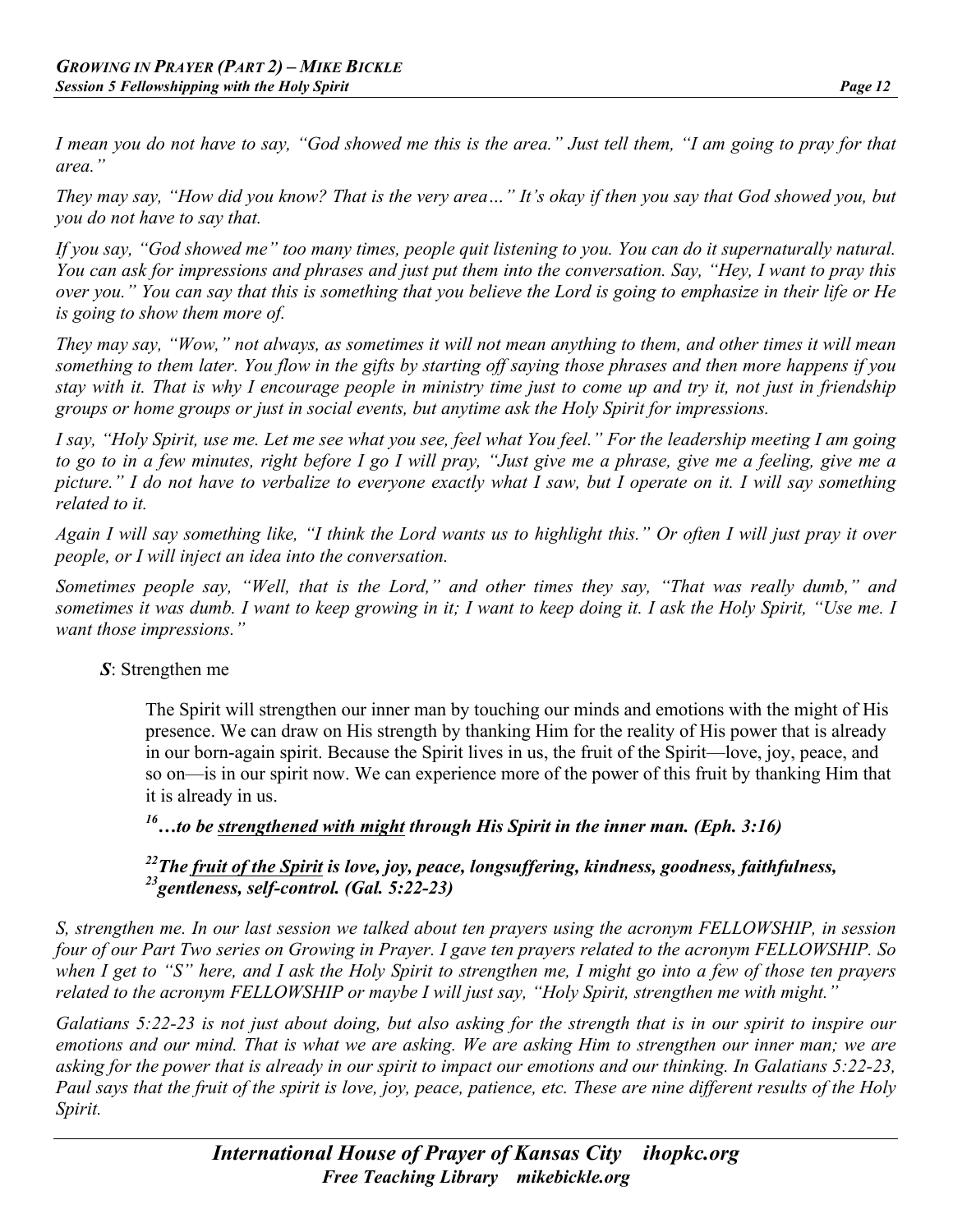Beloved, all of those nine virtues are already dwelling in your spirit from the day that you were born again, the fullness of them. The power to love and the power for peace are already fully in your spirit man. The problem is you want that power to touch your mind and emotions. It is not enough that it is in my spirit; I want it in my mind and emotions. One way we do this is we thank the Holy Spirit for the strength that is in us. I do not mean it is the strength that is in my mind and emotions; it is the strength that is in my spirit. I say, "Holy Spirit, thank You for strength, thank You for love, thank You for peace."

*You will be in a disturbing situation where your mind is troubled and your emotions are starting to get in a storm. Just retreat inwardly. Say, "Thank You for peace." Just by thanking Him for the peace, the strength that is already in your spirit will affect your soul, your mind, and emotions.*

#### *T*: Teach me

The Spirit is the Teacher who leads us into God's will and ways so that we are able to live in partnership with God. We ask the Spirit to teach us about God's Word, will, and ways by giving us wisdom and creative ideas for every area of our life, including how to steward our money, excel in a career, manage our time, prosper in relationships (in our family, church, workplace, etc.), function in ministry, and walk in purity and health (physically and emotionally). He will guide us in ways that help us walk in holiness, have health in our bodies, and so on.

# *26"But the Helper, the Holy Spirit…He will teach you all things." (Jn. 14:26)*

*T, teach me. The Holy Spirit is the teacher who leads us into God's ways, God's Word, and God's will, all of those things. The Holy Spirit came to teach us. Again I love to say this: He knows everything about everything. He has created ideas for you, for every area of your life. He can teach you how to steward your money better. He can teach you how to excel in your career and how to manage your time. Ask Him how. Say, "Holy Spirit, I want wisdom in my relationships*"—whether in the home, in the office, the school just all of your relationships, *the hard ones, the easy ones, the new ones, the old ones—He knows about all of your relationships.*

*Say, "Teach me, tell me how to walk in purity. Tell me how to walk in health." He knows about your diet. He knows about your exercise. He knows about your sleeping patterns. You know people say that their sleep is all messed up. Ask the Holy Spirit. I mean I am all for searching out what science and natural facts are, but ask the Holy Spirit. Say, "Give me a phrase, give me a key about why I cannot sleep, and why I do not have energy. Speak to me."*

*Again, there are physical and natural laws that are good to know and follow. I mean they are very important to know and participate with, not just good to do. The Holy Spirit often will give you a phrase. He may not give it to you right away, but He will. Sometimes it is through the lips of somebody else, sometimes it is through a book you are reading, and there it is. You say, "Thank You, Holy Spirit."*

*Amen, let's stand. We are going to talk to the Holy Spirit for a just a few moments, just for two or three minutes here. I like looking out there because a bunch of you are smiling right now. No, actually smiles. There you go, good, good. "Holy Spirit, we are going to do it," that is how I interpret that smile. Some of you might be smiling as in "We are finally done" but anyway…just kidding! No, I can see some of you have that anticipation, "I want to do this. I want to do this."*

*Let's just close our eyes for a moment. I mean, you don't have to close your eyes to do this, but I find it sometimes good just to get rid of the distractions. But that is not good when you are driving; keep the eyes open when you do this. When I drive home, I keep my eyes open when I do this.*